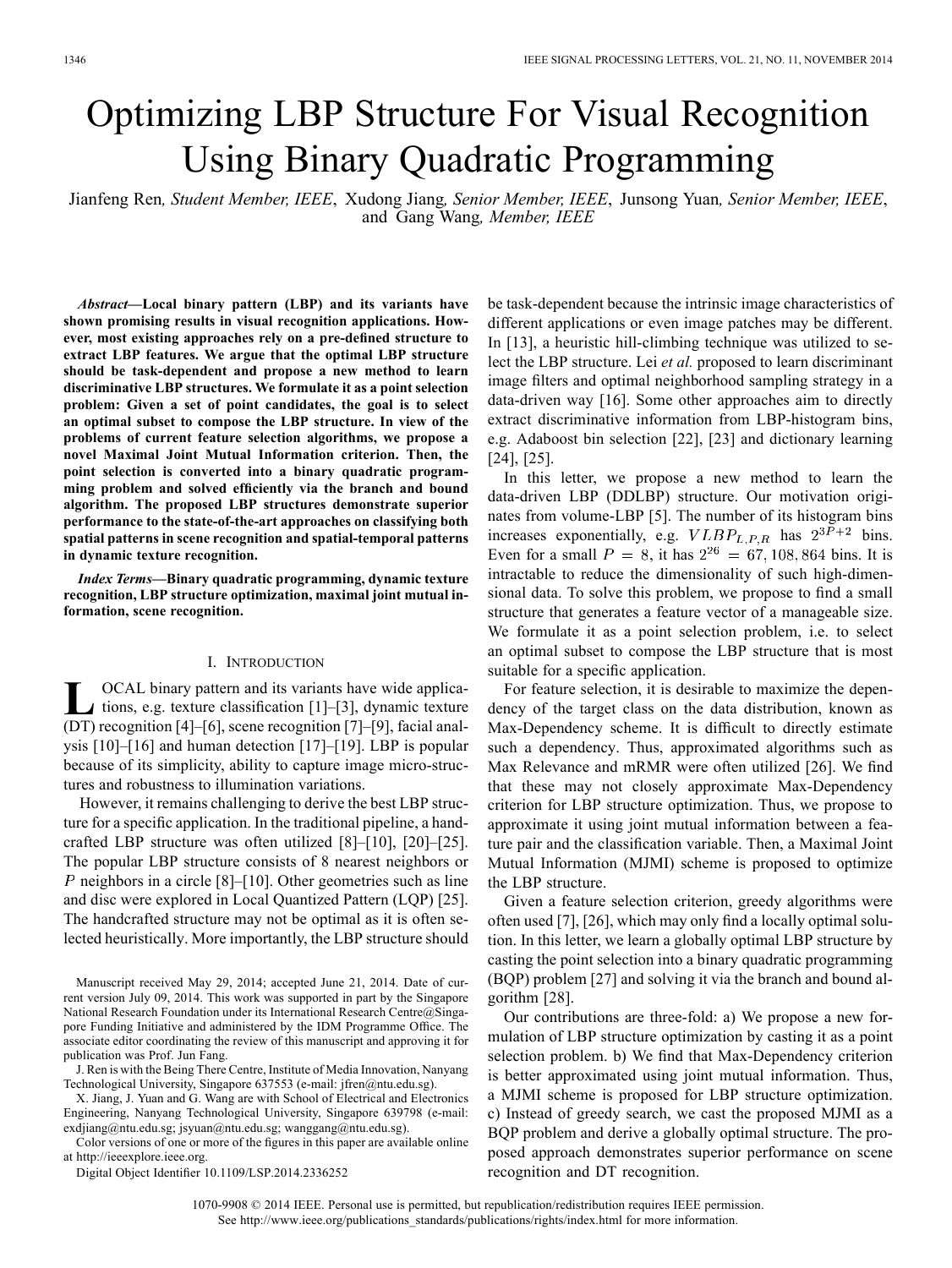

Fig. 1. Block diagram of the proposed method to extract LBP features.

## II. THE PROPOSED DATA-DRIVEN LBP

## *A. Overview*

The block diagram is shown in Fig. 1. It consists of two steps: DDLBP structure optimization and DDLBP feature generation. We cast the DDLBP structure optimization as a point selection problem. Formally, the problem is defined as: given a set of potential candidates  $\mathbf{x} = \{x_i, i = 1, 2, ..., n\}$  and target classification variable c, the goal is to find a subspace  $R<sup>m</sup>$  of m candidates  $x_m \subseteq x$  that optimally characterizes c.

In many scenarios, especially for spatial-temporal LBP (STLBP), the number of neighbors may be large, and hence it is not feasible to enumerate the histogram using such a large structure. Thus, we treat them as potential candidates and aim to find an optimal subset. The potential candidates can be natural extension of widely used handcrafted structures. Compared with deriving a good handcrafted structure, it is much easier to obtain a good set of potential candidates.

#### *B. Feature Selection via Mutual Information*

For feature selection, it is desirable to maximize the dependency of selected features on classification variable  $c$  (Max-Dependency) [26]. We use mutual information to characterize the dependency. The goal is to find  $\mathbf{x}_m \subseteq \mathbf{x}$  so that:

$$
\mathbf{x}_m^* = \arg\max_{\mathbf{x}_m} I(\mathbf{x}_m; c),\tag{1}
$$

$$
I(\mathbf{x}_m; c) = \int \int p(\mathbf{x}_m, c) \log \frac{p(\mathbf{x}_m, c)}{p(\mathbf{x}_m)p(c)} d\mathbf{x}_m dc.
$$
 (2)

In general, it is difficult to reliably estimate  $p(\mathbf{x}_m)$  and  $p(\mathbf{x}_m, c)$ due to the limited number of samples available and the large number of joint states to be estimated. Alternatively, Max-Relevance is utilized, which approximates  $I(\mathbf{x}_m; c)$  as:

$$
\mathbf{x}_m^* = \underset{\mathbf{x}_m}{\arg \max} \frac{1}{m} \sum_{i=1}^m I(x_i; c). \tag{3}
$$

The features selected according to Max-Relevance may have rich redundancy, and hence Min-Redundancy criterion was added to select mutually exclusive features: . In [26], Min-Redundancy and Max-Relevance (mRMR) were combined:

$$
\mathbf{x}_{m}^{*} = \arg \max_{\mathbf{x}_{m}} \sum_{i=1}^{m} I(x_{i}; c) - \frac{1}{m} \sum_{x_{i}, x_{j} \in \mathbf{x}_{m}} I(x_{i}; x_{j}). \tag{4}
$$

Recent research [29] shows that when high-order interaction information is negligible,  $I(\mathbf{x}_m; c)$  can be approximated by:

$$
I(\mathbf{x}_m; c) \approx \sum_{x_i \in \mathbf{x}_m} I(x_i; c) - \sum_{x_i, x_j \in \mathbf{x}_m} I(x_i; x_j)
$$
  
+ 
$$
\sum_{x_i, x_j \in \mathbf{x}_m} I(x_i; x_j|c),
$$
 (5)

where  $I(x_i; x_j|c)$  is conditional mutual information.<sup>1</sup> Only when  $I(\mathbf{x}_m; c)$  in Eqn. (5) is dominated by the first term, Max-Relevance defined in Eqn. (3) is a good approximation of  $I(\mathbf{x}_m; c)$ . mRMR defined in Eqn. (4) differs from Eqn. (5) by a missing term  $\sum_{x_i, x_j \in \mathbf{x}_m} I(x_i; x_j | c)$  and a weighting factor for the second term. In general, Max-Relevance and mRMR are not a close approximation of  $I(\mathbf{x}_m; c)$ .

## *C. The Proposed Maximal Joint Mutual Information Scheme*

Our target is to derive a close approximation of  $I(\mathbf{x}_m; c)$ . Recall the chain rule for  $I(\mathbf{x}_m; c)$ ,

$$
I(\mathbf{x}_m; c) = \sum_{i=1}^m I(x_i; c | x_1, \dots, x_{i-1}).
$$
 (6)

For  $i \geq 3$ ,  $I(x_i; c | x_1, \ldots, x_{i-1})$  is high-order conditional mutual information.  $I(\mathbf{x}_m; c)$  is decomposed into m terms in Eqn. (6). In fact, including Eqn. (6) there are  $m! = m(m-1) \dots \times$  $2 \times 1$  different ways to do the decomposition. Averaging over these  $m!$  decompositions, we have:

$$
I(\mathbf{x}_m; c) = \frac{1}{m} \sum_{i_1=1}^m I(x_{i_1}; c) + \frac{1}{m(m-1)} \sum_{i_1 \neq i_2} I(x_{i_1}; c | x_{i_2}) + \dots + \frac{1}{m!} \sum I(x_{i_1}; c | x_{i_2} x_{i_3} \dots x_{i_m}), \tag{7}
$$

where  $\{x_{i_k}\}, k = 1, 2, \ldots, m$  is an ordered set of  $x_m$  for the last term. We notice that all these terms are positive. When highorder conditional mutual information is negligible,  $I(\mathbf{x}_m; c)$  can be approximated by:

$$
I(\mathbf{x}_m; c) \approx \frac{1}{m} \sum_{i=1}^m I(x_i; c) + \frac{1}{m(m-1)} \sum_{i \neq j} I(x_i; c | x_j)
$$
  
= 
$$
\frac{1}{m(m-1)} \sum_{i \neq j} I(x_i, x_j; c),
$$
 (8)

where  $I(x_i, x_i; c) = I(x_i; c) + I(x_i; c|x_i)$  is joint mutual information between feature pair  $x_i, x_j$  and c. Then, we propose a Maximal Joint Mutual Information scheme for LBP structure optimization. Instead of maximizing intractable  $I(\mathbf{x}_m; c)$ , the goal is to find a subset  $x_m \subseteq x$  that maximizes its approximation  $\sum_{i \neq j} I(x_i, x_j; c)$ , i.e.

$$
\mathbf{x}_{m}^{*} = \arg \max_{\mathbf{x}_{m}} \sum_{x_{i}, x_{j} \in \mathbf{x}_{m}, i \neq j} I(x_{i}, x_{j}; c).
$$
 (9)

<sup>1</sup>For discrete random variables  $x, y, z$ , conditional mutual information  $I(x; y|z) = \mathbb{E}_{z} \{ I(x; y)|z \} = \sum_{x,y,z} \overline{p(x,y,z)} \log \frac{p(z)p(x,y,z)}{p(x,z)p(y,z)}$ , where  $\mathbb{E}_z \{\cdot\}$  is the expectation on z.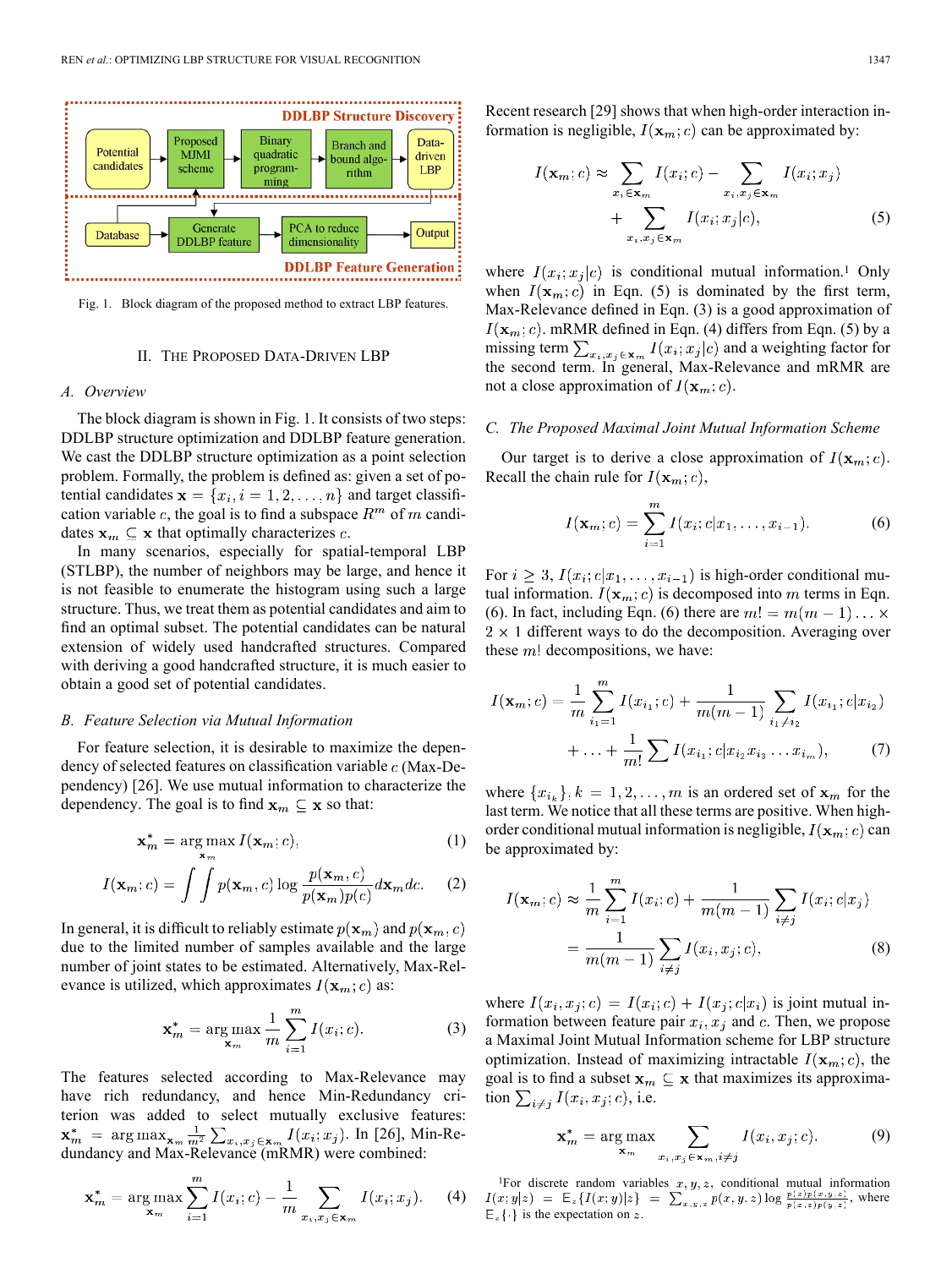## *D. Deriving a Globally Optimal DDLBP Structure*

To derive a globally optimal solution to Eqn. (9), we convert the proposed MJMI scheme into a binary quadratic programming problem. Denote  $\mathbf{a} = (a_1, a_2, \dots, a_n)^T, a_i \in \{0, 1\}$  as the indication vector for x, i.e.  $a_i = 1$  means  $x_i$  is selected and  $a_i = 0$  otherwise. Then, Eqn. (9) is equivalent to:

$$
\mathbf{a}^* = \arg\max_{\mathbf{a}} \ \mathbf{a}^T \mathbf{M} \mathbf{a}, \ s.t. \sum_{i=1}^n a_i = m. \tag{10}
$$

M is a matrix of size  $n \times n$ , whose diagonal elements are zero and off-diagonal elements  $M(i, j) = I(x_i, x_j; c)$ . This optimization problem can be solved efficiently via the branch and bound algorithm [28].

We branch the feasible region  $S$  into  $k$  smaller subregions such that  $S = \bigcup_{i=1}^{k} S_i$ . These subregions naturally form a tree structure. More specifically, it is a branch-and-bound tree of  $n$ levels, and each level corresponds to one binary variable  $a_i$ . We bound the objective function of the subproblem in the node using quadratic relaxation created by relaxing the integer constraints to interval constraints, i.e.  $a_i \in [0, 1]$ . If a partial solution from a subregion is less than the lower bound, it is discarded from the search. There are three possible causes of pruning a subtree: 1) Infeasibility, i.e. the subproblem has no feasible solution. 2) Optimality, i.e. an optimal solution to the sub-problem is found. 3) Dominance, i.e. the solution to the subproblem is no better than the current one. To reach a feasible solution fast, *Depth-first search* is employed. We utilize the Gurobi optimizer [30] to solve this BOP problem.

The joint probability mass function  $p(x_i, x_j, c)$  can be estimated efficiently. Denote  $h_{p,q}$  as the joint histogram for features  $x_i, x_j$  using q-th sample of p-th class.  $p(x_i, x_j|c)$  is estimated as:

$$
p(x_i, x_j | c = p) \leftarrow \frac{1}{N_p} \sum_{q} h_{p,q}, \qquad (11)
$$

where  $N_p$  is the number of samples for class  $p$ . Then,  $p(x_i, x_j, c = p) = p(x_i, x_j | c = p)p(c = p)$ , where  $p(c = p) = N_p/N$  and N is the total number of samples. As we only need to estimate the joint pmf of three variables only, in which  $x_i, x_j$  are binary, the computational cost is low.

Image patches at different scales or locations may exhibit totally different characteristics. Instead of using a unified structure for all patches, we utilize the proposed MJMI scheme to learn the DDLBP structures on a patch-wise basis to better capture the characteristics of different patches. Then, PCA is applied on the LBP histogram of each patch to reduce the dimensionality. The features of all patches are concatenated to form the final feature vector, which is classified by a support vector machine with a RBF kernel [31].

#### III. EXPERIMENTAL RESULTS

The proposed approach can be used in many applications. We show two examples: learning a set of patch-wise LBP structures for scene recognition and a STLBP structure for DT recognition. We use binarized pixel differences between 24 neighbors and the central pixel as potential candidates for spatial LBP as



Fig. 2. Potential candidates for: (a) Spatial LBP. (b) Spatial-temporal LBP.



Fig. 3. DDLBP structures of the 21-land-use dataset.

shown in Fig. 2(a), and those between 26 neighbors and the central pixel of frame  $t$  as potential candidates for STLBP as shown in Fig. 2(b).

## *A. Scene Recognition on the 21-Land-Use Dataset*

The 21-land-use dataset contains 21 classes of aerial orthoimagery, and each class has 100 images of resolution  $256 \times 256$ pixels [32]. Spatial pyramid [33] is utilized, i.e. each image is hierarchically divided into 31 patches, as shown in Fig. 3. We follow the same setup as in [8], [32], [34]. For each class, the images are randomly split into five equal-sized sets. Four of them are used for training and the held-out set is used for testing. We use CENTRIST [8] as the baseline algorithm, and construct the DDLBP structures using 8 neighbors, same as CENTRIST. Fig. 3 shows some learnt DDLBP structures. They are significantly different from each other, as the intrinsic image characteristic of each patch is different.

We compare the proposed approach with the following: 1) Direct feature selection/extraction from the LBP-histogram bins: Adaboost bin selection [23], k-means bin clustering for LQP [25] and PCA dimensionality reduction for CENTRIST [8]. 2) Other LBP-structure-learning approaches: discriminant face descriptor (DFD) [16], and discriminative LBP structure learning using a heuristic hill-climbing technique [13]. 3) Other point selection algorithms under the proposed framework: the proposed DDLBP with Max-relevance and mRMR. 4) Other state-of-the-art solutions for scene recognition:  $SPCK$ ,  $SPCK+$ , and  $SPCK +$  [32] and BRSP [34].

The results are summarized in Table I. BRSP achieves the best recognition rate of 77.8% in literature [34]. We improve it to 87.2%. The proposed approach also outperforms those directly extract features from the LBP-histogram bins using a handcrafted structure, in which the best one is CENTRIST [8] with a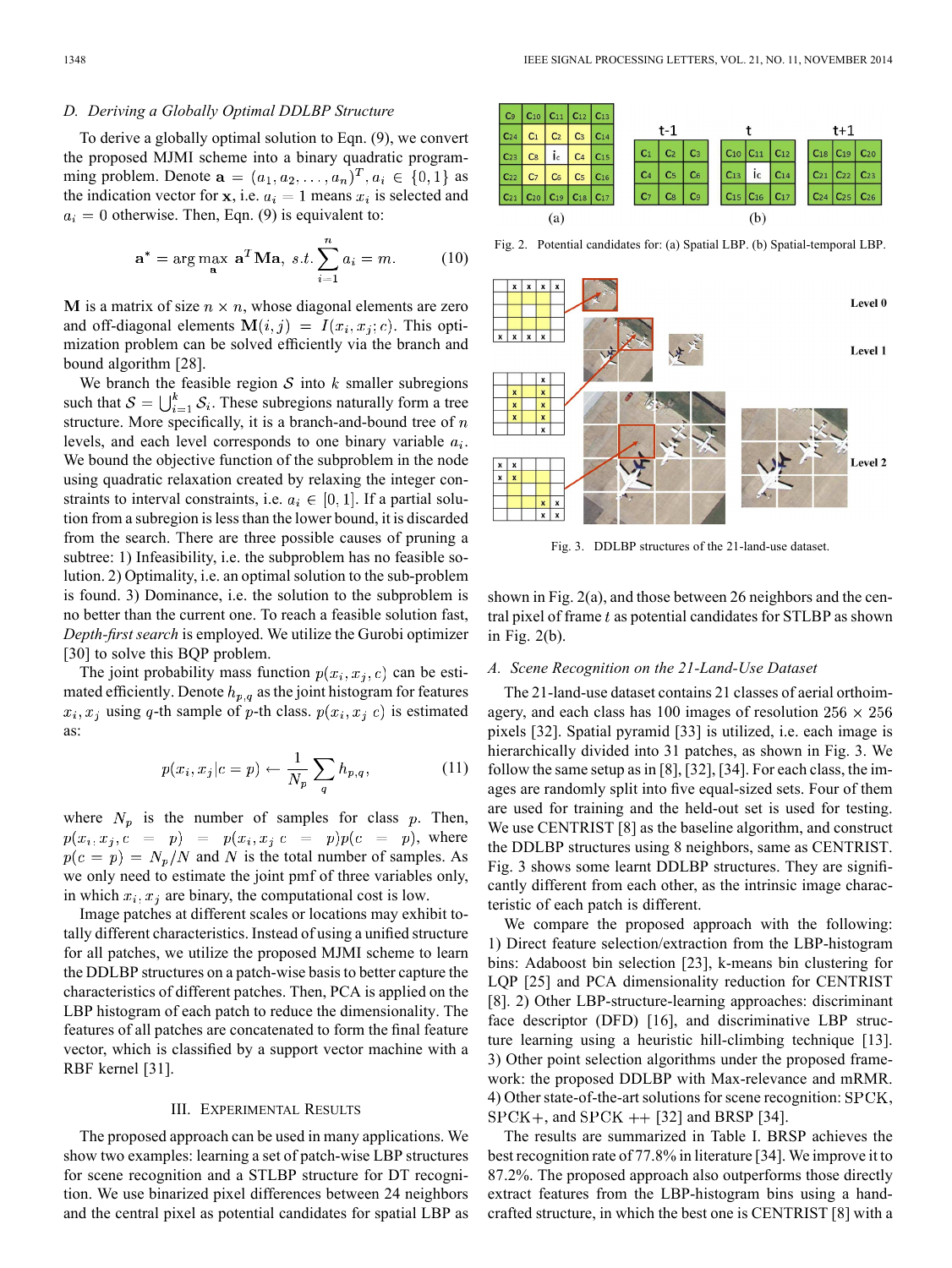TABLE I COMPARISONS WITH THE STATE OF THE ARTS ON THE 21-LAND-USE DATASET FOR SCENE RECOGNITION

| <b>Recognition Rate</b> |
|-------------------------|
| 73.1%                   |
| 76.1%                   |
| 77.3%                   |
| 77.8%                   |
| 82.7%                   |
| 85.9%                   |
| 83.0%                   |
| 62.8%                   |
| 73.4%                   |
| 86.3%                   |
| 87.0%                   |
| 87.2%                   |
|                         |

TABLE II COMPARISONS WITH THE STATE OF THE ARTS ON THE 8-EVENT DATASET FOR SCENE RECOGNITION

| Method                            | <b>Recognition Rate</b> |
|-----------------------------------|-------------------------|
| Scene/Object Model $+$ SIFT [35]  | 73.4%                   |
| $RSP + Optimal Selection [34]$    | 77.9%                   |
| $RSP + Boosting [34]$             | 79.6%                   |
| AdaBoost bin selection [23]       | 80.2%                   |
| <b>CENTRIST</b> [8]               | 78.3%                   |
| LQP $Disc_5^{3*}$ [25]            | 78.9%                   |
| <b>DFD</b> [16]                   | 75.7%                   |
| Discriminative LBP [13]           | 66.5%                   |
| Proposed DDLBP with Max-Relevance | 83.5%                   |
| Proposed DDLBP with mRMR          | 83.5%                   |
| Proposed DDLBP with MJMI          | 84.0%                   |

recognition rate of 85.9%. Our approach significantly outperforms DFD [16] and discriminative LBP [13]. This is partly because DFD [16] cannot well handle large image variations of scene images and discriminative LBP [13] cannot guarantee structure optimality. In summary, the proposed structure optimization consistently outperforms other approaches.

#### *B. Scene Recognition on the 8-Event Dataset*

The 8-event dataset [35] is composed of eight sport classes. Each class has 137 to 250 high-resolution images. To capture the image micro-structures at the same scale, we resize the image so that its minimum dimension (height or weight) is 600. The experiments are repeated 5 times. For each trial, we randomly select 70 images per class for training and 60 for testing, same as in [8], [34], [35]. Other setups are the same as for the 21-land-use dataset.

The experimental results are summarized in Table II. Compared with the published best recognition rate of 79.6% achieved by  $RSP +$  Boosting [34], the proposed approach significantly boosts it to 84.0%. Our approach also outperforms direct bin selection/extraction approaches, among which Adaboost bin selection [23] performs best but achieves a recognition rate of 80.2% only. The proposed approach also demonstrates a large performance gain over other structure-learning approaches, e.g. DFD [16] and discriminative LBP [13].

| Method                            | <b>Recognition Rate</b> |
|-----------------------------------|-------------------------|
| DL-PEGASOS [4]                    | 63.7%                   |
| Dynamic fractal analysis [36]     | 89.9%                   |
| LBP-TOP [5]                       | 93.2%                   |
| Discriminative LBP [13]           | 94.4%                   |
| Proposed DDLBP with Max-Relevance | 94.8%                   |
| Proposed DDLBP with mRMR          | 95.4%                   |
| Proposed DDLBP with MJMI          | $95.8\%$                |
|                                   |                         |

#### *C. DT Recognition on the*  $DynText+$ *Dataset*

The recognition of dynamic texture involves the analysis of both spatial appearance of static texture patterns and temporal variations in appearance. The  $DynText++$  dataset [4] consists of 36 classes. Each class contains 100 sequences of size 50  $\times$  $50 \times 50$ . One STLBP structure is learnt and used to extract the histogram from each sequence. We use the same setup as in [4], [36]. For each trial, 50 sequences are randomly selected from each class for training, and the other 50 for testing. The experiments are repeated 5 times and the average performance is reported in Table III.

We use the binarized pixel differences between 26 neighbors and the central pixel of Frame  $t$  as potential candidates, as shown in Fig. 2(b). The DDLBP structures learnt using the proposed MJMI scheme are the same over 5 trials for  $m = 4$ , 6, 8, 10, 12, 14, which shows that our approach can find the underlying spatial-temporal structures for dynamic texture.

In literature, the best recognition rate reported on the  $DynText++$  dataset is 89.9% achieved by dynamic fractal analysis [36]. The proposed DDLBP built using 14 neighbors significantly boosts the performance by 5.9%. We also implement and test LBP-TOP [5] on this dataset, in which the large spatial-temporal LBP structure is broken into small handcrafted ones. Compared with LBP-TOP, the proposed approach improves the recognition rate by 2.6%. The hill-climbing technique [13] is utilized to select a spatial-temporal LBP structure of 14 neighbors. As the built structure is large (14 out of 26), many selected neighbors are the same as in the proposed approach. Even so, the proposed DDLBP with MJMI scheme still outperforms it by 1.4%.

### IV. CONCLUSION

In this letter, we propose a new method of deriving the discriminative LBP structures by casting the structure optimization as a point selection problem. Existing algorithms such as Max-Relevance and mRMR may not well approximate Max-Dependency criterion. Thus, a MJMI scheme is proposed to better approximate Max-Dependency criterion. We then convert the proposed MJMI scheme into a binary quadratic programming problem and achieve a globally optimal solution via the branch and bound algorithm. The proposed approach is applied on scene recognition and DT recognition. For both tasks, it significantly outperforms the published best results. On the 21-land-use dataset, it boosts the recognition rate from 77.8% to 87.2%. On the 8-event dataset, it improves the recognition rate from 79.6% to 84.0%. On the  $DynText++$  dataset, it increases the recognition rate from 89.9% to 95.8%.